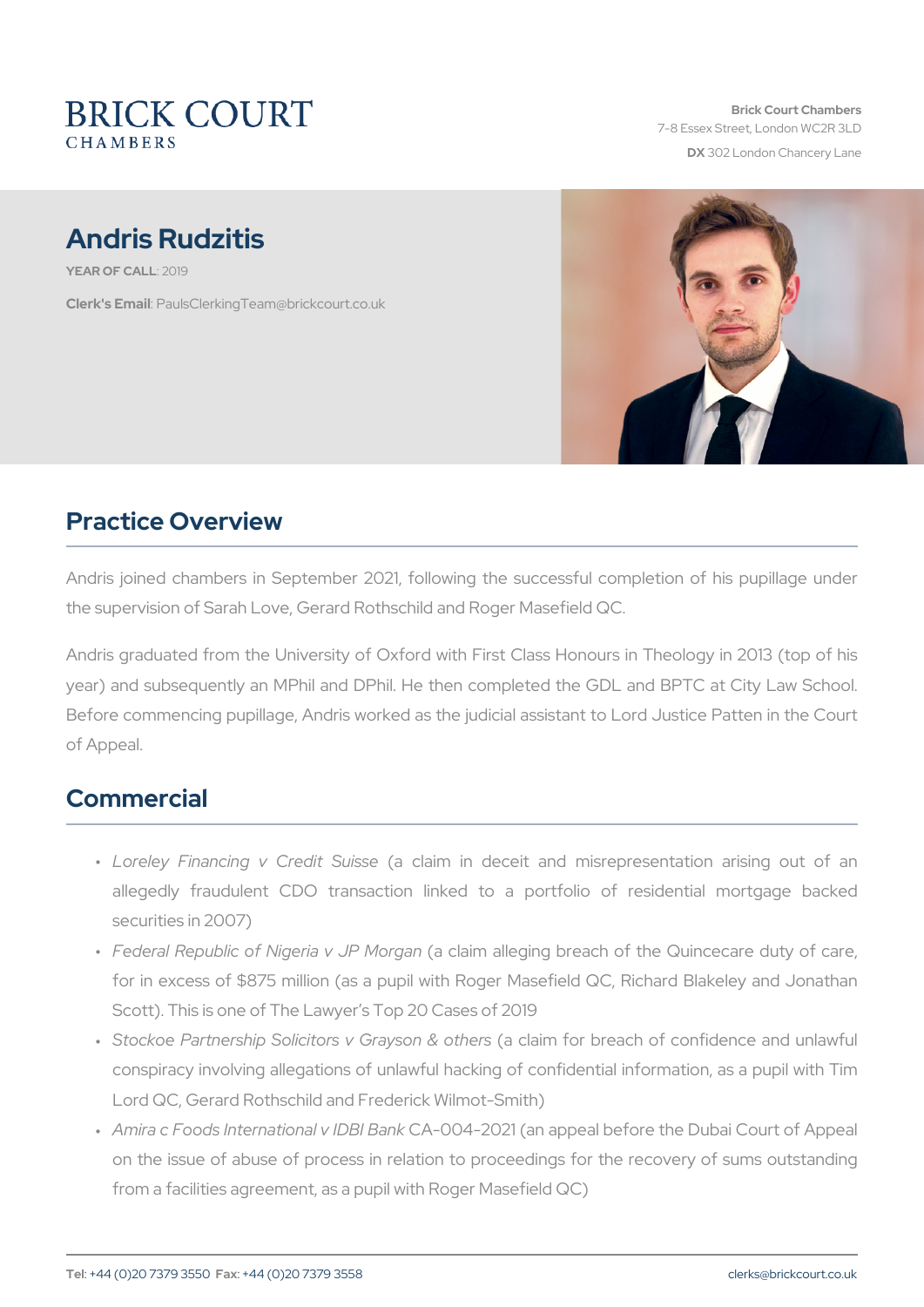- " PT Ventures v(o\pipdoasted application in the BVI to wind-up Vidatel award and court order in favour of PT Ventures in the value of abuse of process, as a pupil with Roger Masefield QC)
- " An arbitration involving allegations of breach of contract and damages worth c.£150 million, as a pupil with Helen Davies QC an
- " Advised a reinsurer in relation to the scope of coverage provided reinsurance in relation to business interruption claims arising pupil with Roger Masefield QC.
- " Xerox v FM In susanate ce claims for losses arising out of the Covid-19 pandemic and the Covid-19 pandemic and the Covid-19 pandemic and the Covid-19 pandemic and the Covid-19 pandemic and the Covid-19 pandemic and the C with Roger Masefield QC).

#### Competition

- " Michael O Higgins FX Class Representativ(eMrLtQd.HvggBnasrclappsli&ca the Competition Appeal Tribunal for a Collective Proceedings dispute (the first of its kind in English law) seeking follow-on exchange cartels, as a pupil with Daniel Jowell QC and Gerard Rothschild
- " Facebook v[200M2 A] EW CA Civ 701 (Facebook s appeal before the C to a refusal by the CMA to grant derogations from an interim with Facebook s acquisition of GIPHY Inc., as a pupil Robert C and Tom Pascoe).
- " Advised a client in the electricity sector on alleged non-compli pupil with Gerard Rothschild.

# Public Law

- " R (Bluebird Boats Ltd) v Th[e202ROo]yaEl WPHaOrks36L417d (Admin) (app permission for judicial review and interim relief challenging the permission to continue trading on the Serpentine, as a pupil with Richard Howell).
- " Live Nation v The (Raoyoaulb IP car public procurement challenge of a tender e Hyde Park Music Festival, as a pupil with Sarah Love).
- " R (Medical Defence Union) v Secreta(rsytaoté Sati**a**ltechfaolnlehn**ige**ltho the by the State of GPs clinical negligence liabilities, with James Fly
- " Acting for Ofwat before the CMA (as a pupil with Jemima Stratford

# EDUCATION & QUALIFICATIONS